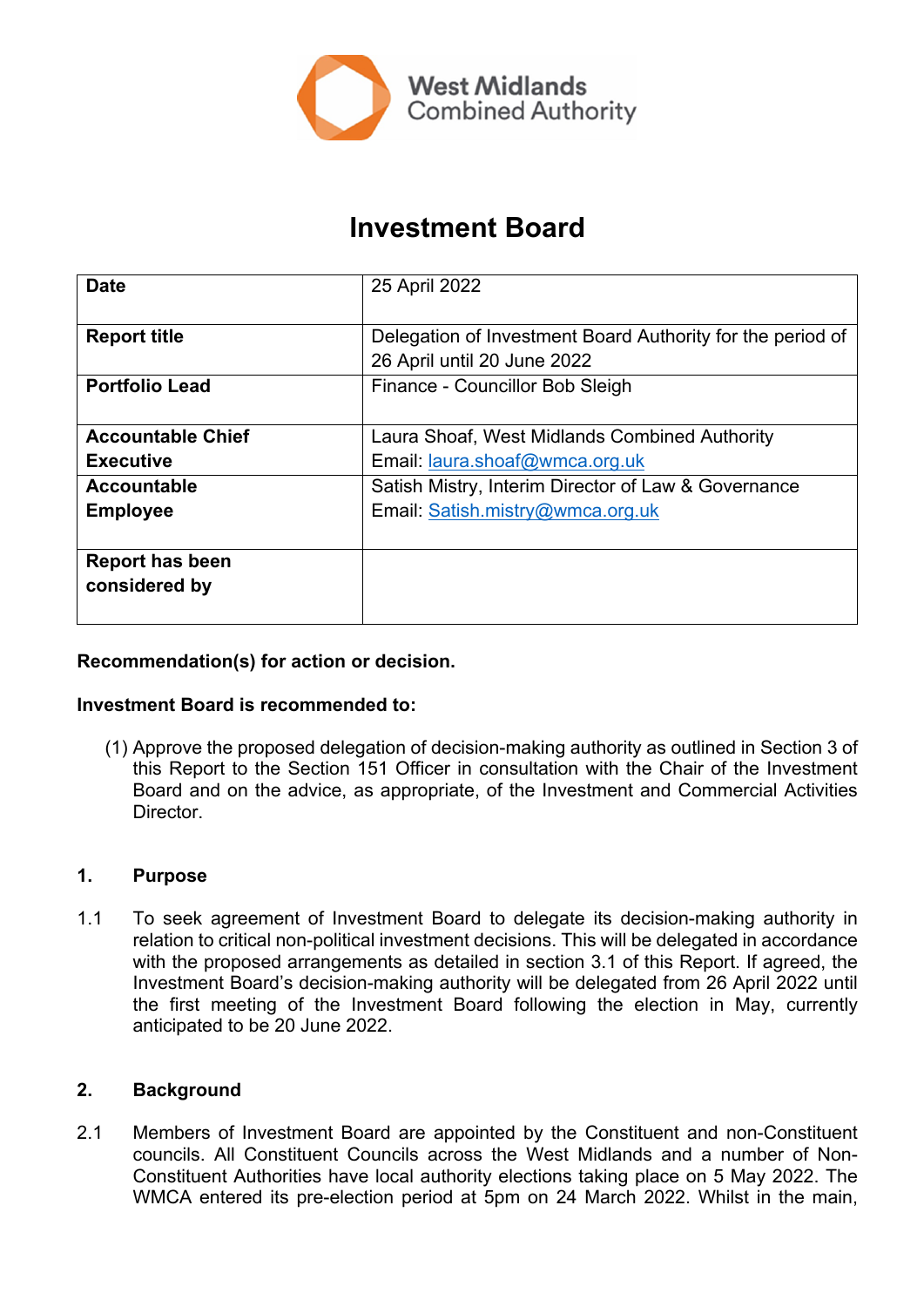

boards and committees will not be arranged during this period, the issues considered by Investment Board are often time critical, and as such, Investment Board is the exception to this rule. The meeting of Investment Board during the pre-election period is considered necessary to discharge the WMCA's function. This will be the last meeting of the Investment Board until after the election, with the next meeting on 20 June 2022.

2.2 As such, it is necessary to put in place arrangements to allow the business of the WMCA Investment Board to continue during this time until the newly constituted Investment Board reconvenes in June 2022. This will allow for decisions on urgent, non-political matters which cannot wait until the June meeting of the Investment Board to be made during this intervening period.

# **3. Outline of proposed delegation of Authority**

- 3.1 The legislation permits any functions of a Combined Authority which may be discharged by a committee of theirs, in this instance, Investment Board, to be discharged by a subcommittee or an officer of the authority. As such, it is proposed that Investment Board delegates its decision-making authority in relation to urgent, non-political matters to the Section 151 Officer in consultation with the Chair of the Investment Board and on the advice, as appropriate, of the Investment and Commercial Activities Director.
- 3.2 It is likely that such decisions would include matters related to the commercial loans available through the CIF and RIF.
- 3.3 As referred to in 3.1, the delegation of the Investment Board's decision-making authority is in relation to urgent or critical non-political matters. It should be noted that a decision made in accordance with paragraph 3.1, will only be taken if the matter is considered of such urgency that it cannot wait for the usual decision-making processes. Urgent decisions will only be made in rare and exceptional circumstances.

### **4. Reporting of Decisions**

- 4.1 Should any decision be made in accordance with 3.1 above, it should be noted in writing together with the reasons why it was considered urgent. Following such a decision, it will be reported to the Investment Board at its June 2022 meeting explaining:
	- the decision:
	- the reasons for it; and
	- why the decision was treated as a matter of urgency.

### **5. Financial Implications**

- 5.1 There are no direct financial implications as a result of the recommendations within this report.
- **6. Legal Implications**